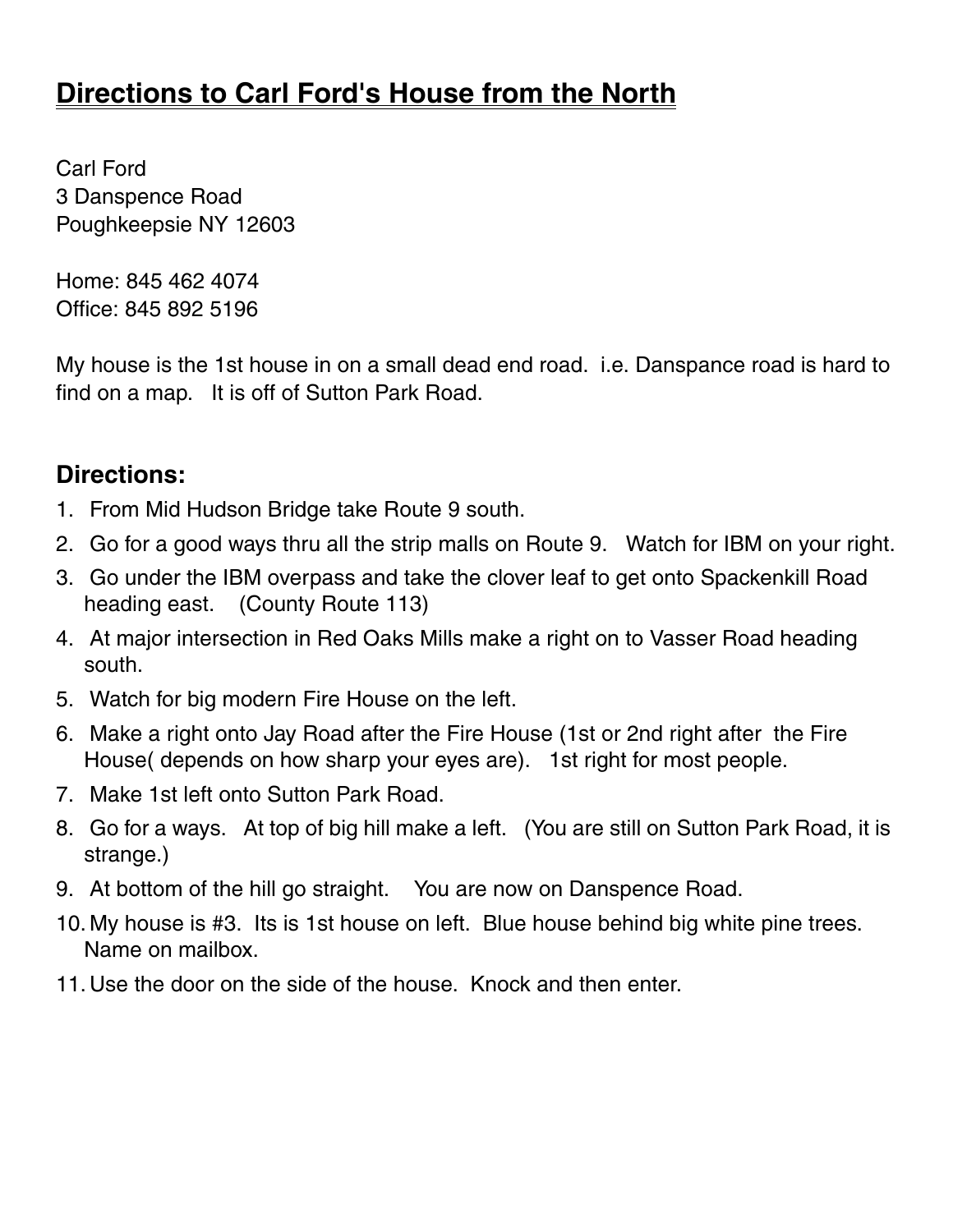# **Maps To Carl Ford's House (1 of 3)**

Zoom out to show Mid Hudson bridge, IBM and my house.

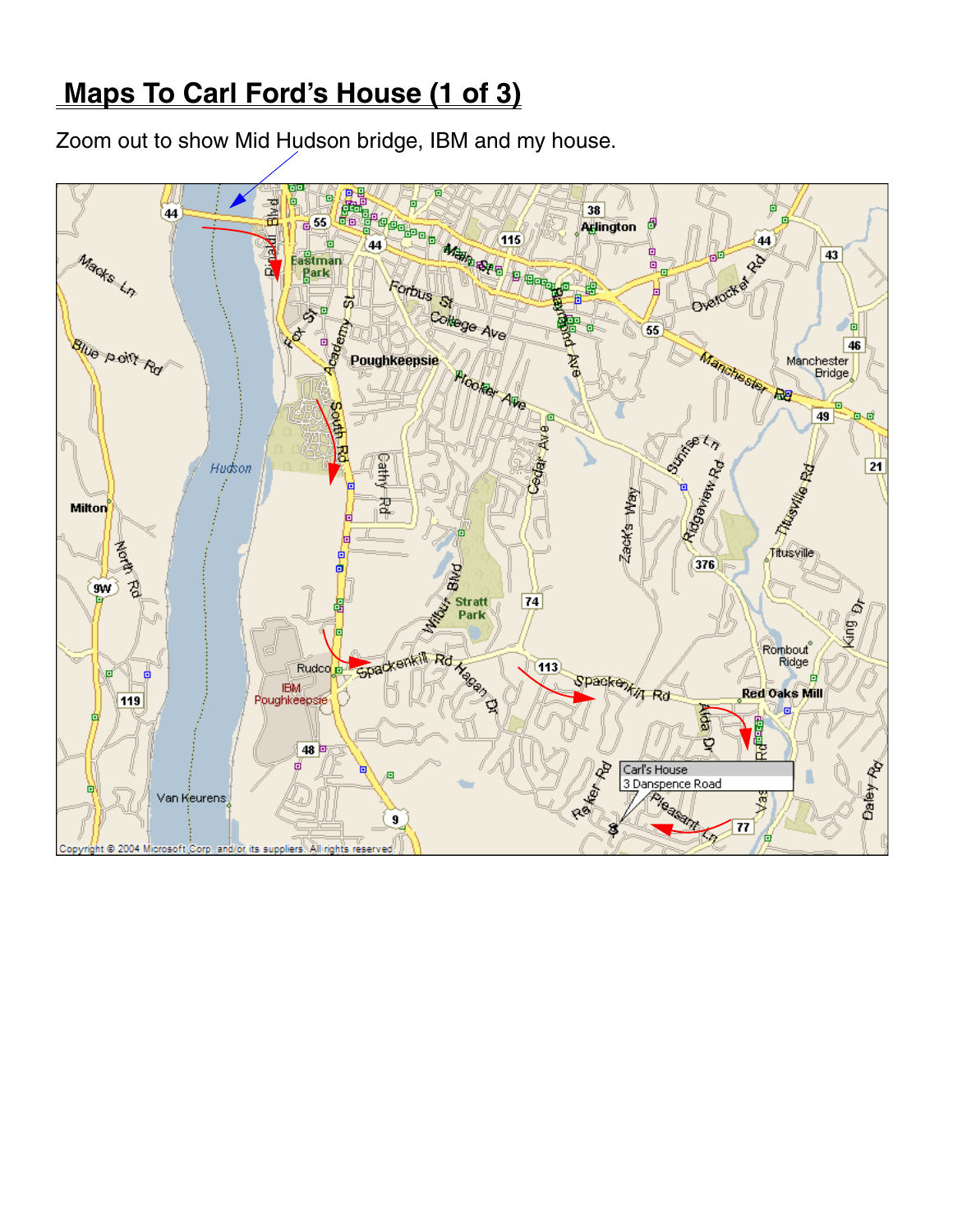# **Maps To Carl Ford's House (2 of 3)**

Zoom in to show IBM to my house.